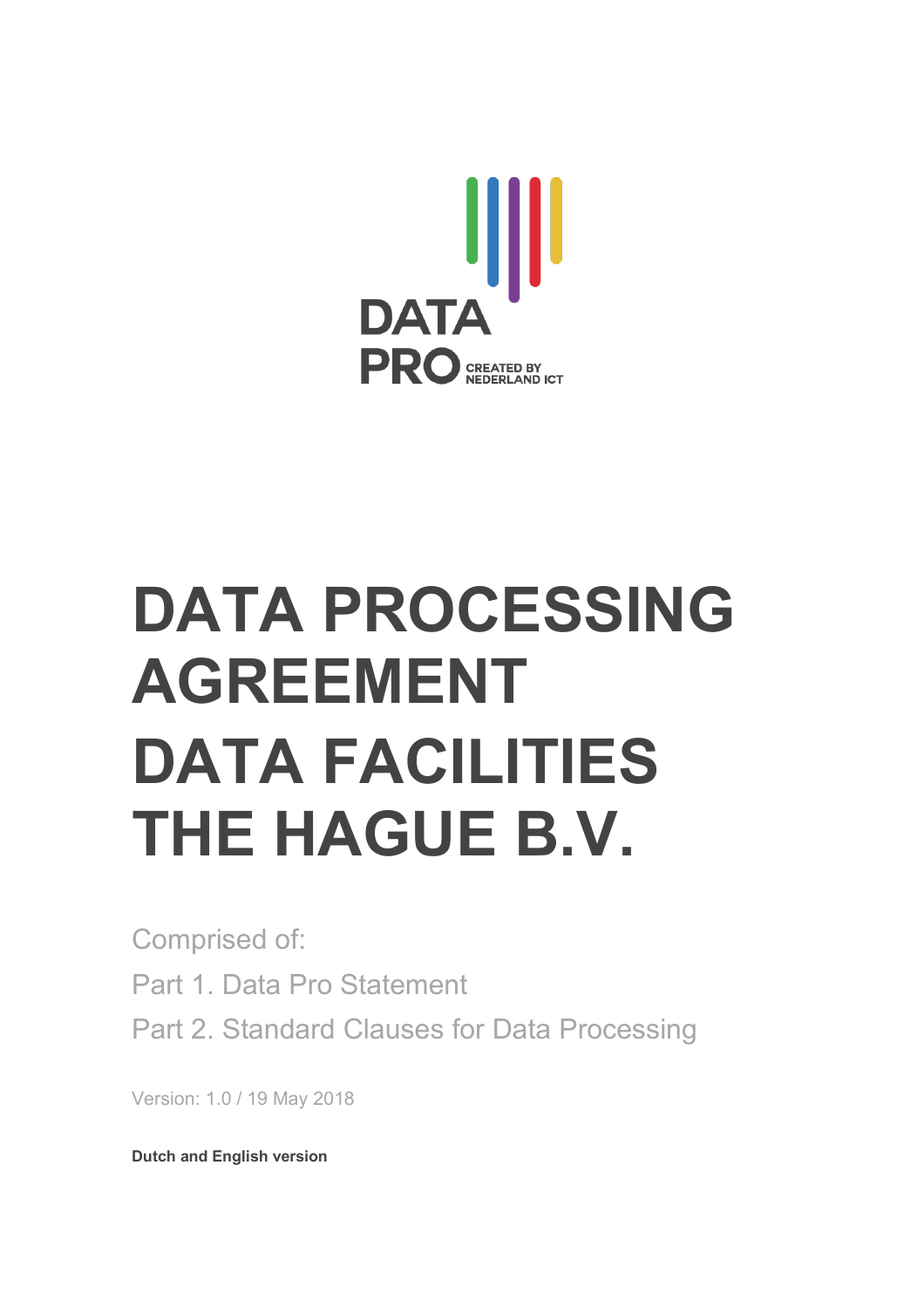The Data Pro Code was originally drafted in Dutch. The English version is for convenience only. In case of conflict between the Dutch and the English version, the Dutch version prevails.

### **PART 1: DATA PRO STATEMENT**

**Along with the Standard Clauses for Data Processing, this Data Pro Statement constitutes the data processing agreement for the product or service provided by the company that has drawn up this Data Pro Statement.**

#### **GENERAL INFORMATION**

**1. This Data Pro Statement was drawn up by**

Data Facilities The Hague B.V. Boyleweg 2 3208 KA Spijkenisse The Netherlands

If you have any queries about this Data Pro Statement or data protection in general, please contact:

Mr. S. Kroesbergen dpo@colohouse.com +31880454600

#### **2. This Data Pro Statement will enter into force on version 1.0, released on May 19, 2018**

We regularly revise the security measures outlined in this Data Pro Statement to ensure that we are always fully prepared and up to date with regard to data protection. If this document is updated, we will notify you of the revised versions through our regular channels.

**3. This Data Pro Statement applies to all products and services provided by the data processor as can be found in the product catalog on the website.**

#### **4. Intended use**

**Product/service A was designed and built to process the following types of data:**

**Legal, administrative and tax related obligations**

**When this product/service was designed, the possibility that it would be used to process special categories of personal data or data regarding criminal**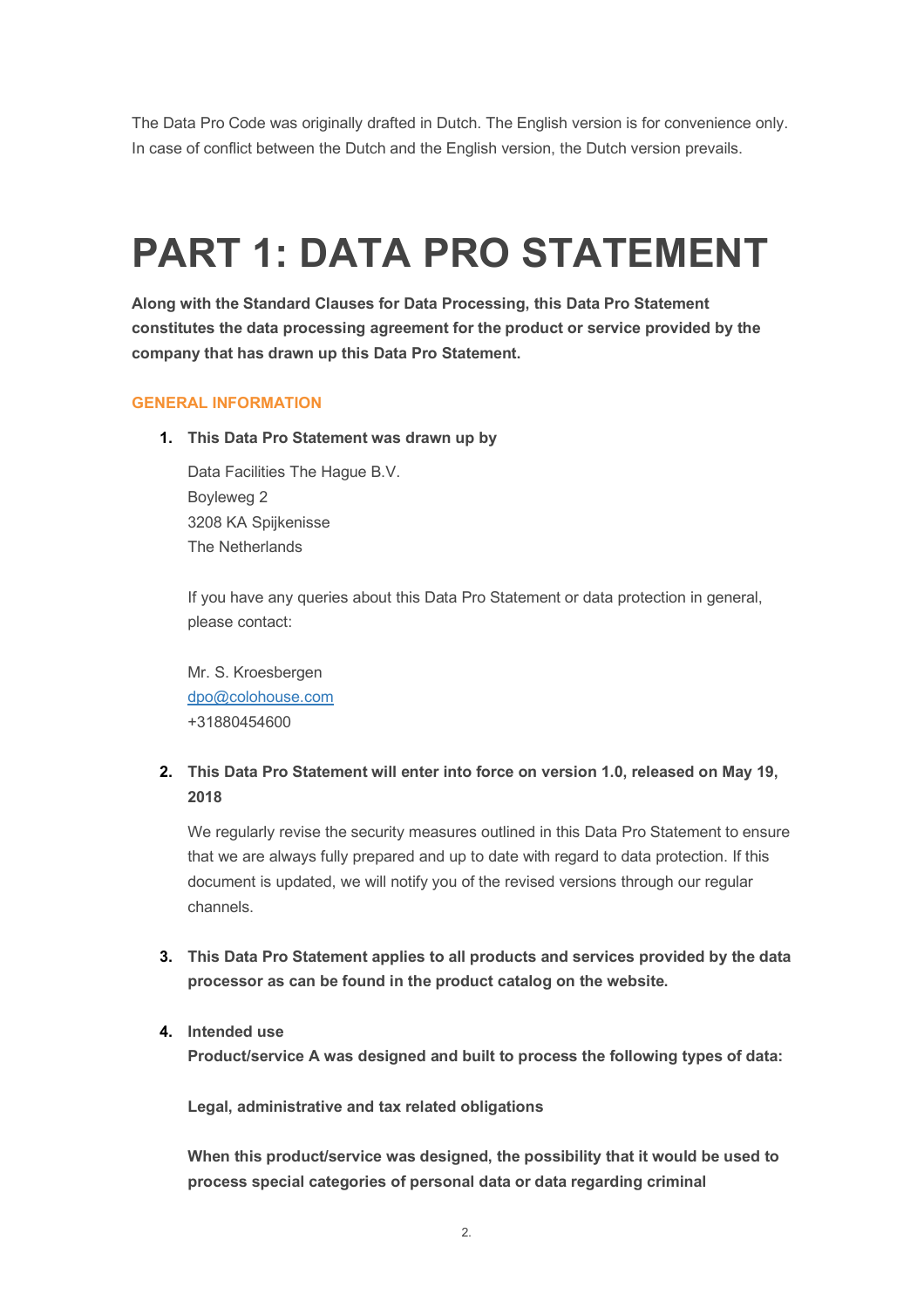**convictions and offences was not taken into account. It is up to the client to determine whether or not it will use the aforementioned product or service to process such data.** 

**The data processor adheres to the Data Processing Standard Clauses for its own data processing agreement, which has been attached.**

- **5. The data processor will process the personal data provided by its clients within and outside the EU/EEA.**
- **6. The data processor uses the following sub-processors: - Rob Blok**
- **7. Once an agreement with a client has been terminated, the data processor will delete the personal data it processes on behalf of the client within [three months], in such a manner that they will no longer be able to be used and will be rendered inaccessible unless there is a legal obligation to retain them.**

#### **SECURITY POLICY**

*8.* **The data processor has implemented the following security measures to protect its product or service:**

**The security officer makes the security policy and executes it.**

- **9. The data processor conforms to the principles of the following Information Security Management System (ISMS):**
	- ISO 27001
- **10. The data processor has obtained the following certificates**
	- o *ISO 27001*

#### **DATA LEAK PROTOCOL**

**11. In the unfortunate event that something does go wrong, the data processor will follow the following data breach protocol to ensure that clients are notified of incidents:**

**The data leak protocol is part of P2.3 of the ISO 27001 handbook and procedures.**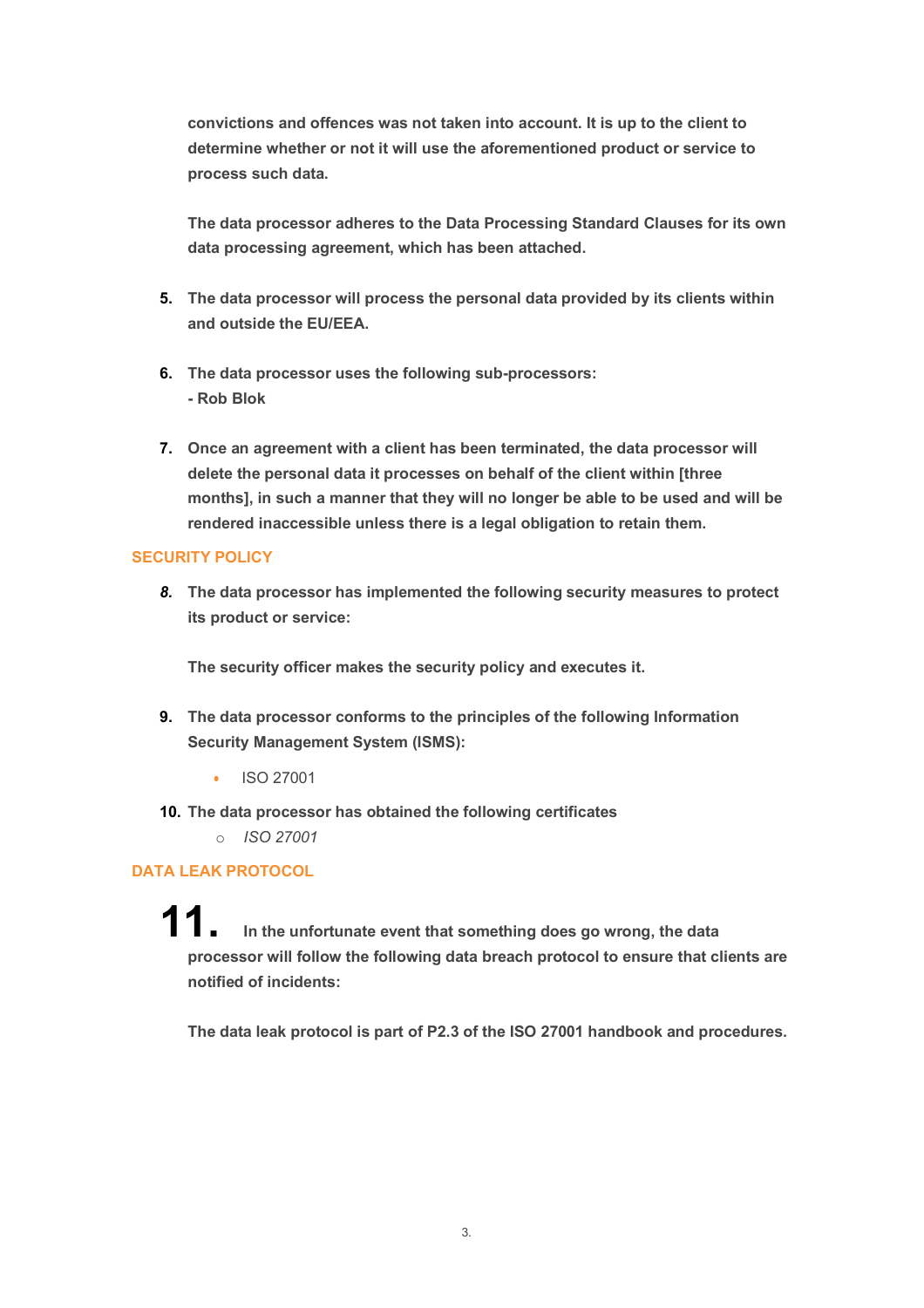## **PART 2: STANDARD CLAUSES FOR DATA PROCESSING**

#### *Version: January 2018*

*Along with the Data Pro Statement, these standard clauses constitute the data processing agreement. They also constitute an annex to the Agreement and to the appendices to this Agreement, e.g. any general terms and conditions which may apply.*

#### **ARTICLE 1. DEFINITIONS**

The following terms have the following meanings ascribed to them in the present Standard Clauses for Data Processing , in the Data Pro Statement and in the Agreement:

- 1.1 **Dutch Data Protection Authority (AP):** the regulatory agency outlined in Section 4.21 of the GDPR.
- 1.2 **GDPR:** the General Data Protection Regulation.
- 1.3 **Data Processor**: the party which, in its capacity as an ICT supplier, processes Personal Data on behalf of its Client as part of the performance of the Agreement.
- 1.4 **Data Pro Statement**: a statement issued by the Data Processor in which it provides information on the intended use of its product or service, any security measures which have been implemented, sub-processors, data breach, certification and dealing with the rights of Data Subjects, among other things.
- 1.5 **Data Subject**: a natural person who can be identified, directly or indirectly.
- 1.6 **Client:** the party on whose behalf the Data Processor processes Personal Data. The Client may be either the controller (the party who determines the purpose and means of the processing) or another data processor.
- 1.7 **Agreement**: the agreement concluded between the Client and the Data Processor, on whose basis the ICT supplier provides services and/or products to the Client, the data processing agreement being part of this agreement.
- 1.8 **Personal Data** any and all information regarding a natural person who has been or can be identified, as outlined in Article 4.1 of the GDPR, processed by the Data Processor to meet its requirements under the Agreement.
- 1.9 **Data Processing Agreement**: the present Standard Clauses for Data Processing , which, along with the Data Processor's Data Pro Statement (or similar such information), constitute the data processing agreement within the meaning of Article 28.3 of the GDPR.

#### **ARTICLE 2. GENERAL PROVISIONS**

2.1 The present Standard Clauses for Data Processing apply to all Personal Data processing operations carried out by the Data Processor in providing its products and services, as well as to all Agreements and offers. The applicability of the Client's data processing agreements is expressly rejected.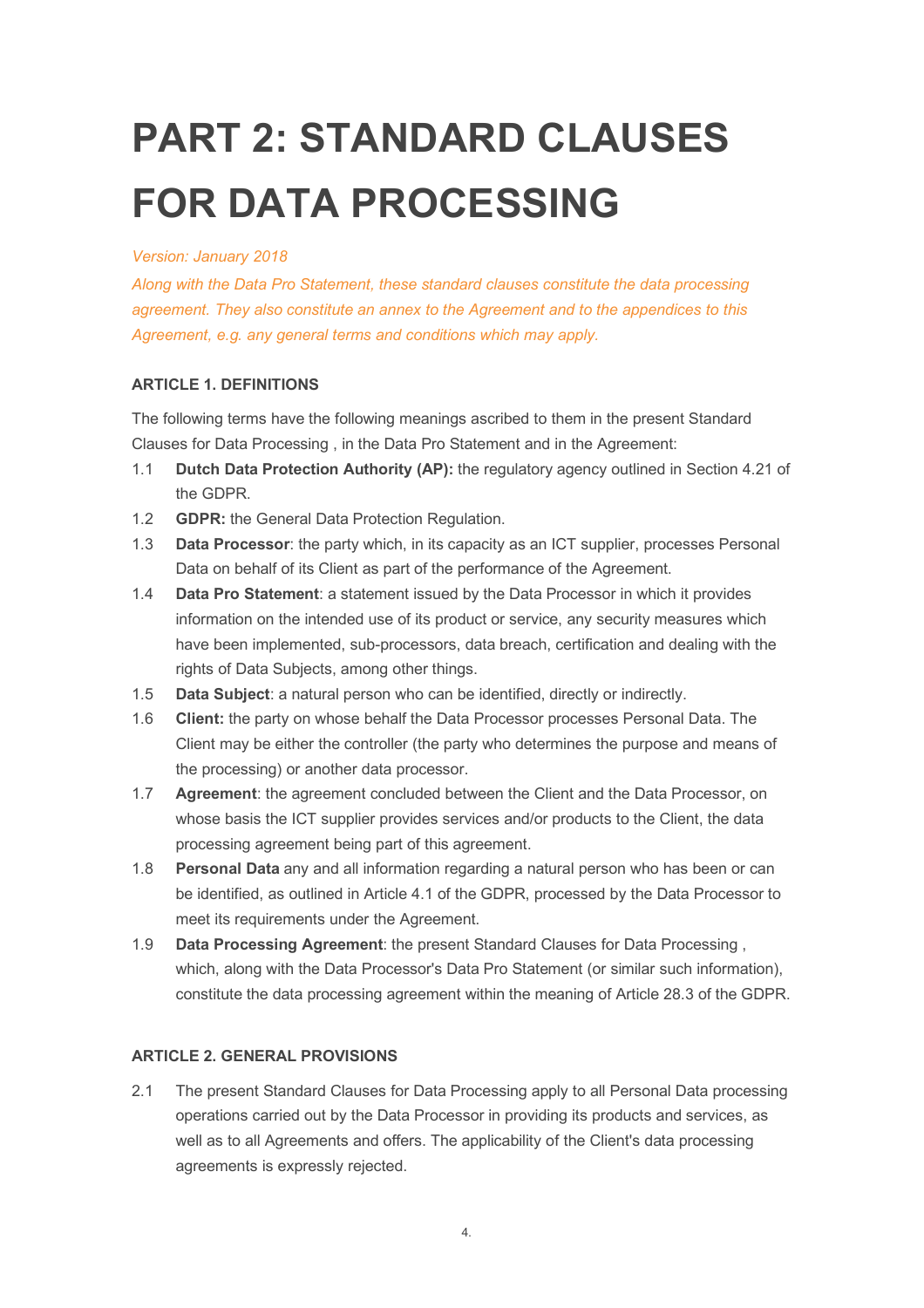- 2.2 The Data Pro Statement, and particularly the security measures outlined in it, may be adapted from time to time to changing circumstances by the Data Processor. The Data Processor will notify the Client in the event of significant revisions. If the Client cannot reasonably agree to the revisions, the Client will be entitled to terminate the data processing agreement in writing, stating its reasons for doing so, within thirty days of having been served notice of the revisions.
- 2.3 The Data Processor will process the Personal Data on behalf and on behalf of the Client, in accordance with the written instructions provided by the Client and accepted by the Data Processor.
- 2.4 The Client or its customer will serve as the controller within the meaning of the GDPR, will have control over the processing of the Personal Data and will determine the purpose and means of processing the Personal Data.
- 2.5 The Data Processor will serve as the processor within the meaning of the GDPR and will therefore not have control over the purpose and means of processing the Personal Data, and will not make any decisions on the use of the Personal Data and other such matters.
- 2.6 The Data Processor will give effect to the GDPR as laid down in the present Standard Clauses for Data Processing, the Data Pro Statement and the Agreement. It is up to the Client to judge, on the basis of this information, whether the Data Processor is providing sufficient guarantees with regard to the implementation of appropriate technical and organisational measures so as to ensure that the processing operations meet the requirements of the GDPR and that Data Subjects' rights are sufficiently protected.
- 2.7 The Client will guarantee to the Data Processor that it acts in accordance with the GDPR, that it provides a high level of protection for its systems and infrastructure at all time, that the nature, use and/or processing of the Personal Data are not unlawful and that they do not violate any third party's rights.
- 2.8 Administrative fines imposed on the Client by the Dutch Data Protection Authority will not be able to be recouped from the Data Processor, except in the event of wilful misconduct or gross negligence on the part of the Data Processor's management team.

#### **ARTICLE 3. SECURITY**

- 3.1 The Data Processor will implement the technical and organisational security measures outlined in its Data Pro Statement. In implementing the technical and organisational security measures, the Data Processor will take into account the state of the art and the costs of implementation, as well as the nature, scope, context and purposes of the processing operations and the intended use of its products and services, the risks inherent in processing the data and risks of various degrees of likelihood and severity to the rights and freedoms of Data Subjects that are to be expected considering the nature of the intended use of the Data Processor's products and services.
- 3.2 Unless explicitly stated otherwise in the Data Pro Statement, the product or service provided by the Data Processor will not be equipped to process special categories of personal data or data relating to criminal convictions and offences.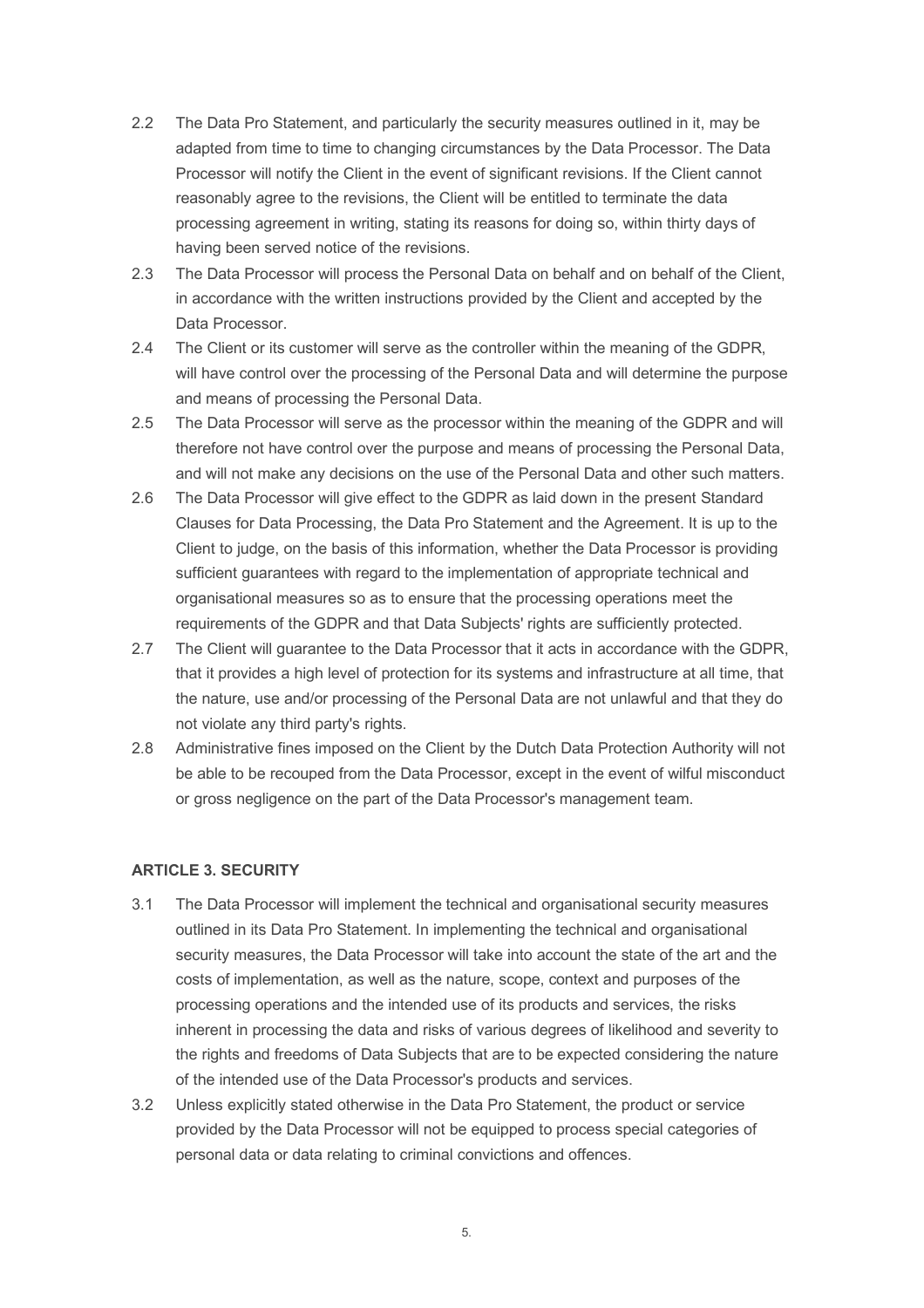- 3.3 The Data Processor seeks to ensure that the security measures it will implement are appropriate for the manner in which the Data Processor intends to use the product or service.
- 3.4 In the Client's opinion, said security measures provide a level of security that is tailored to the risks inherent in the processing of the Personal Data used or provided by the Client, taking into account the factors referred to in Article 3.1.
- 3.5 The Data Processor will be entitled to adjust the security measures it has implemented if it feels that such is necessary for a continued provision of an appropriate level of security. The Data Processor will record any significant adjustments it chooses to make, e.g. in a revised Data Pro Statement, and will notify the Client of said adjustments where relevant.
- 3.6 The Client may request the Data Processor to implement further security measures. The Data Processor will not be obliged to honour such requests to adjust its security measures. If the Data Processor makes any adjustments to its security measures at the Client's request, the Data Processor will be allowed to invoice the Client for the costs associated with said adjustments. The Data Processor will not be required to actually implement these security measures until both Parties have agreed in writing and signed off on the security measures requested by the Client.

#### **ARTICLE 4. DATA BREACHES**

- 4.1 The Data Processor does not guarantee that its security measures will be effective under all conditions. If the Data Processor discovers a data breach within the meaning of Article 4.12 of the GDPR, it will notify the Client without undue delay. The "Data Breach Protocol" section of the Data Pro Statement outlines the way in which the Data Processor will notify the Client of data breaches.
- 4.2 It is up to the Controller (the Client or its customer) to assess whether the data breach of which the Data Processor has notified the Controller must be reported to the Dutch Data Protection Authority or to the Data Subject concerned. The Controller (the Client or its customer) will at all times remain responsible for reporting data breaches which must be reported to the Dutch Data Protection Authority and/or Data Subjects pursuant to Articles 33 and 34 of the GDPR. The Data Processor is not obliged to report data breaches to the Dutch Data Protection Authority and/or to the Data Subject.
- 4.3 Where necessary, the Data Processor will provide more information on the data breach and will help the Client meet its breach notification requirements within the meaning of Articles 33 and 34 of the GDPR by providing all the necessary information.
- 4.4 If the Data Processor incurs any reasonable costs in doing so, it will be allowed to invoice the Client for these, at the rates applicable at the time.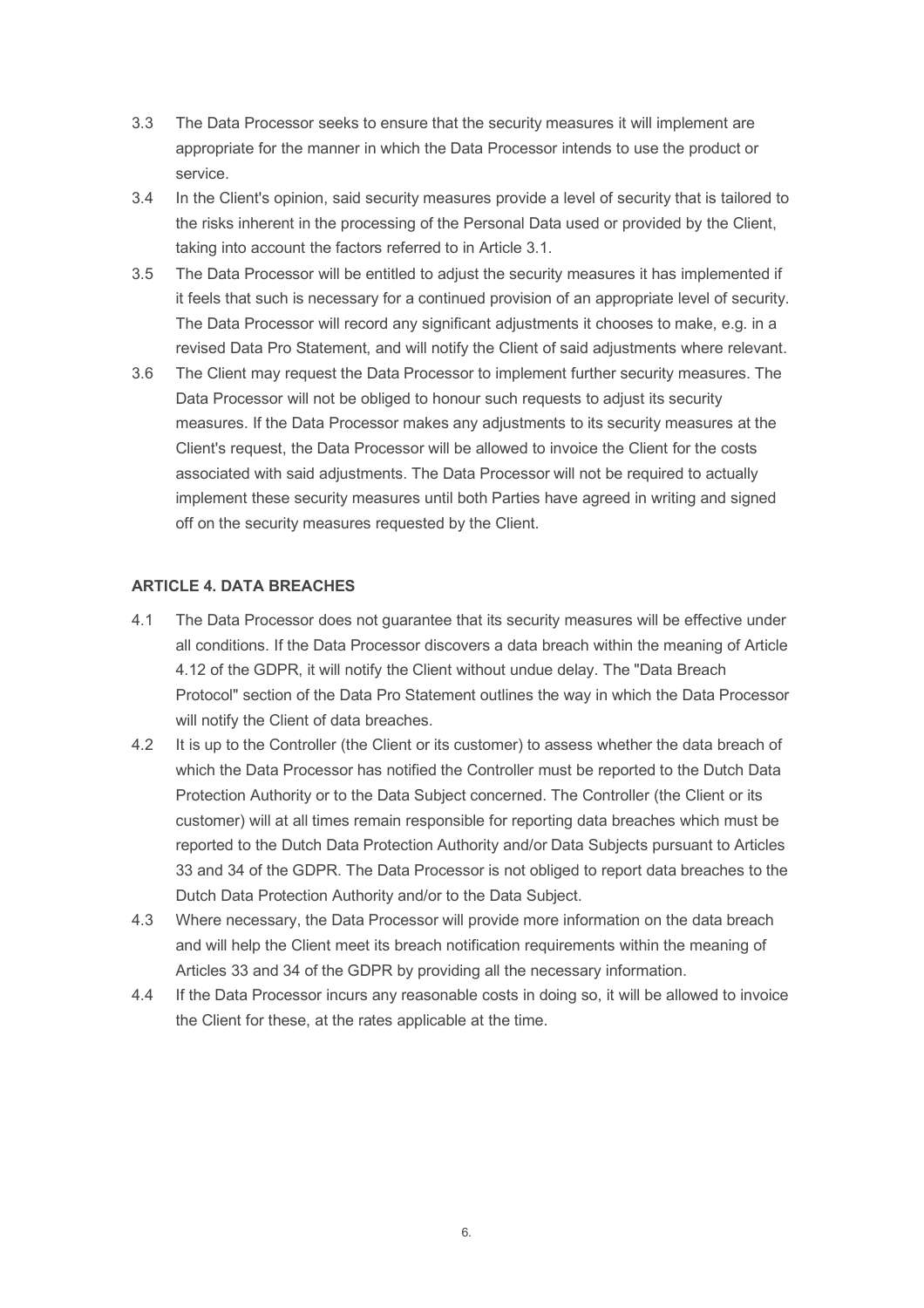#### **ARTICLE 5. CONFIDENTIALITY**

- 5.1 The Data Processor will ensure that the persons processing Personal Data under its responsibility are subject to a duty of confidentiality.
- 5.2 The Data Processor will be entitled to furnish third parties with Personal Data if and insofar as such is necessary due to a court order, statutory provision or legal order to do so issued by a government agency.
- 5.3 Any and all access and/or identification codes, certificates, information regarding access and/or password policies provided by the Data Processor to the Client, and any and all information provided by the Data Processor to the Client which gives effect to the technical and organisational security measures included in the Data Pro Statement are confidential and will be treated as such by the Client and will only be disclosed to authorised employees of the Client. The Client will ensure that its employees comply with the requirements outlined in this article.

#### **ARTICLE 6. TERM AND TERMINATION**

- 6.1 This data processing agreement constitutes part of the Agreement, and any new or subsequent agreement arising from it and will enter into force at the time of the conclusion of the Agreement and will remain effective until terminated.
- 6.2 This data processing agreement will end by operation of law when the Agreement or any new or subsequent agreement between the parties is terminated.
- 6.3 If the data processing agreement is terminated, the Data Processor will delete all Personal Data it currently stores and which it has obtained from the Client within the timeframe laid down in the Data Pro Statement, in such a way that the Personal Data will no longer be able to be used and will have been *rendered inaccessible*. Alternatively, if such has been agreed, the Data Processor will return the Personal Data to the Client in a machine-readable format.
- 6.4 If the Data Processor incurs any costs associated with the provisions of Article 6.3, it will be entitled to invoice the Client for said costs. Further arrangements relating to this subject can be laid down in the Data Pro Statement.
- 6.5 The provisions of Article 6.3 do not apply if the Data Processor is prevented from removing or returning the Personal Data in full or in part by a statutory provision. In such cases, the Data Processor will only continue to process the Personal Data insofar as such is necessary by virtue of its statutory obligations. Furthermore, the provisions of Article 6.3 will not apply if the Data Processor is the Controller of the Personal Data within the meaning of the GDPR.

#### **ARTICLE 7. THE RIGHTS OF DATA SUBJECTS, DATA PROTECTION IMPACT ASSESSMENTS (DPIA) AND AUDITING RIGHTS**

7.1 Where possible, the Data Processor will cooperate with reasonable requests made by the Client relating to Data Subjects claiming alleged rights from the Client. If the Data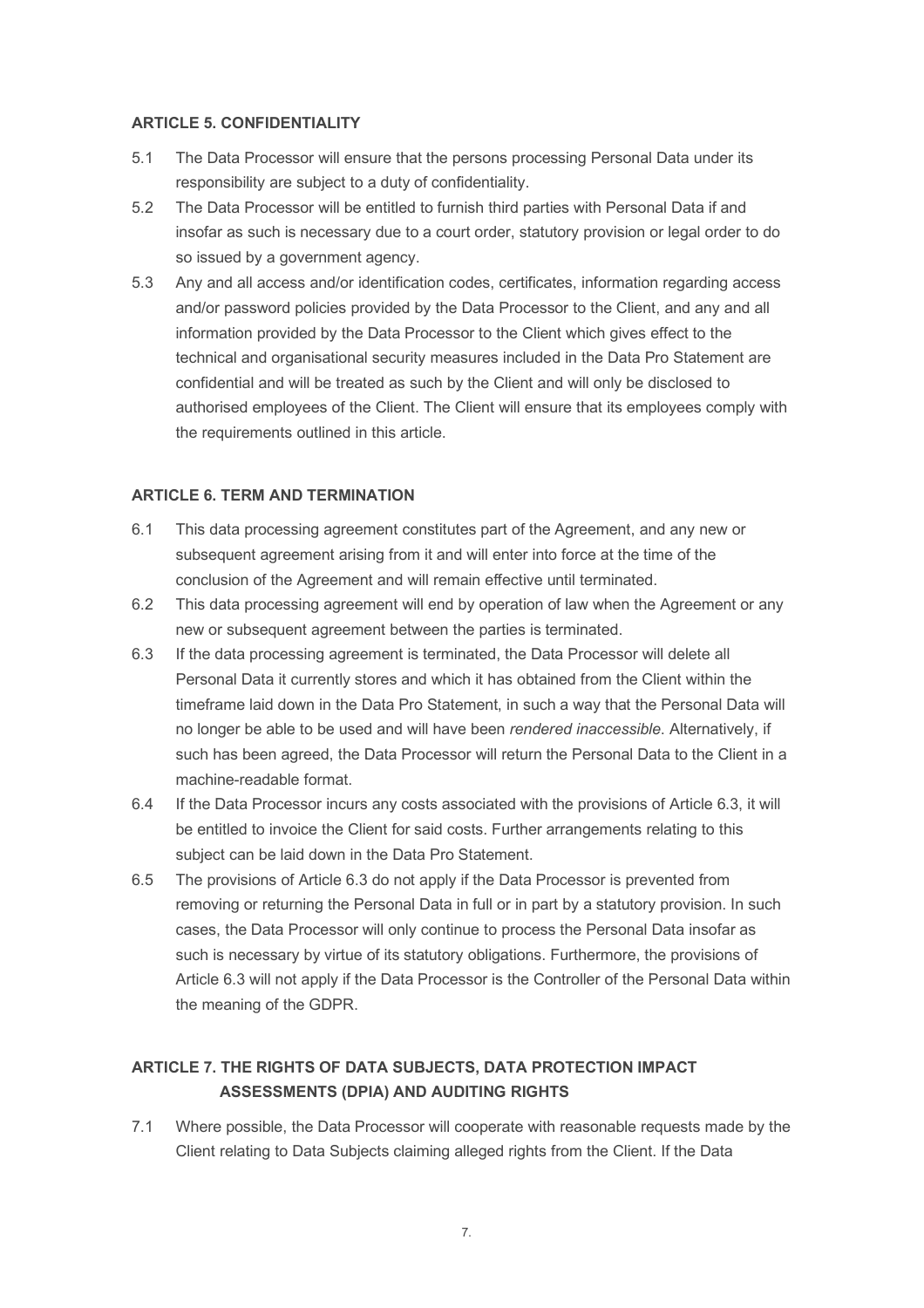Processor is directly approached by a Data Subject, it will refer the Data Subject to the Client where possible.

- 7.2 If the Client is required to carry out a Data Protection Impact Assessment or a subsequent consultation within the meaning of Articles 35 and 36 of the GDPR, the Data Processor will cooperate with such, following a reasonable request to do so.
- 7.3 The Data Processor will be able to demonstrate its compliance with its requirements under the data processing agreement by means of a valid Data Processing Certificate or an equivalent certificate or audit report (third-party memorandum) issued by an independent expert.
- 7.4 In addition, at the Client's request, the Data Processor will provide all other information that is reasonably required to demonstrate compliance with the arrangements made in this data processing agreement. If, in spite of the foregoing, the Client has grounds to believe that the Personal Data are not processed in accordance with the data processing agreement, the Client will be entitled to have an audit performed (at its own expense) not more than once every year by an independent, fully certified, external expert who has demonstrable experience with the type of data processing operations carried out under the Agreement. The audit will be limited to verifying that the Data Processor is complying with the arrangements made regarding the processing of the Personal Data as laid down in the present data processing agreement. The expert will be subject to a duty of confidentiality with regard to his/her findings and will only notify the Client of matters which cause the Data Processor to fail to comply with its obligations under the data processing agreement. The expert will furnish the Data Processor with a copy of his/her report. The Data Processor will be entitled to reject an audit or instruction issued by the expert if it feels that the audit or instruction is inconsistent with the GDPR or any other law, or that it constitutes an unacceptable breach of the security measures it has implemented.
- 7.5 The parties will consult each other on the findings of the report at their earliest convenience. The parties will implement the measures for improvement suggested in the report insofar as they can be reasonably expected to do so. The Data Processor will implement the proposed measures for improvement insofar as it feels these are appropriate, taking into account the processing risks associated with its product or service, the state of the art, the costs of implementation, the market in which it operates, and the intended use of the product or service.
- 7.6 The Data Processor will be entitled to invoice the Client for any costs it incurs in implementing the measures referred to in this article.

#### **ARTICLE 8. SUB-PROCESSORS**

- 8.1. The Data Processor has outlined in the Data Pro Statement whether the Data Processor uses any third parties (sub-processors) to help it process the Personal Data, and if so, which third parties.
- 8.2. The Client authorises the Data Processor to hire other sub-processors to meet its obligations under the Agreement.